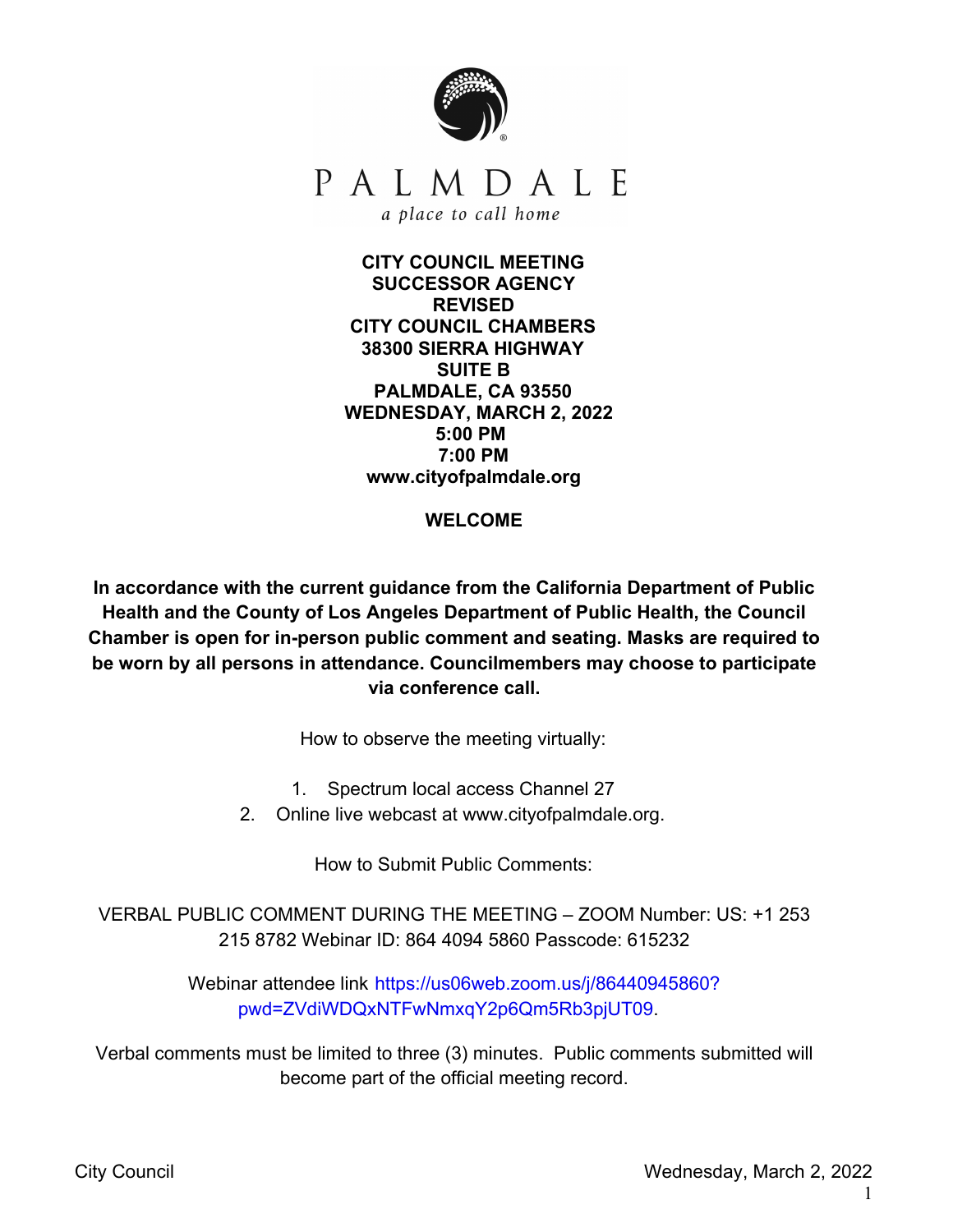The safety and well-being of employees and the public remains the City's top priority. The City of Palmdale appreciates your patience and understanding during these challenging times.

The City Council is making every effort to follow the spirit and intent of the Brown Act and other applicable laws regulating the conduct of public meetings in order to maximize transparency and public access.

In accordance with the Americans with Disabilities Act of 1990, if you require a disabilityrelated modification or accommodation to participate in this meeting, please contact the City Clerk's Office at (661) 267-5151 at least 72 hours prior to the meeting.

If you require oral Spanish translation, please contact the City Clerk's Office at (661) 267- 5151 at least 72 hours prior to the meeting.

Your courtesy is requested to help our meetings run smoothly. If you'll be kind enough to follow these simple rules, we can make the best possible use of your time and ours:

- Please refrain from public displays or outbursts, such as unsolicited applause, comments, cheering, foul language or obscenities.
- Any disruptive activities that substantially interfere with the ability of the City Council to carry out its meeting will not be permitted and offenders will be asked to leave the meeting.
- Please turn off/mute your cell phones and mobile devices.

#### **5:00 P.M.**

## 1. **MAYOR TO CALL MEETINGS TO ORDER**

# 2. **ROLL CALL** MAYOR HOFBAUER, MAYOR PRO TEM LOA,

COUNCILMEMBERS CARRILLO, BISHOP, BETTENCOURT

## 3. **PUBLIC COMMENTS**

Now is the time for public participation for any person wishing to speak to the City Council on matters listed or not listed on the agenda, within the jurisdiction of the City Council. If you are attending the meeting by phone, please press \*9 to "raise your hand." If attending by personal computer, please click the "raise your hand" button. Press \*6 to un-mute yourself, state your name and begin speaking. PLEASE NOTE: A three-minute limit is imposed on each speaker.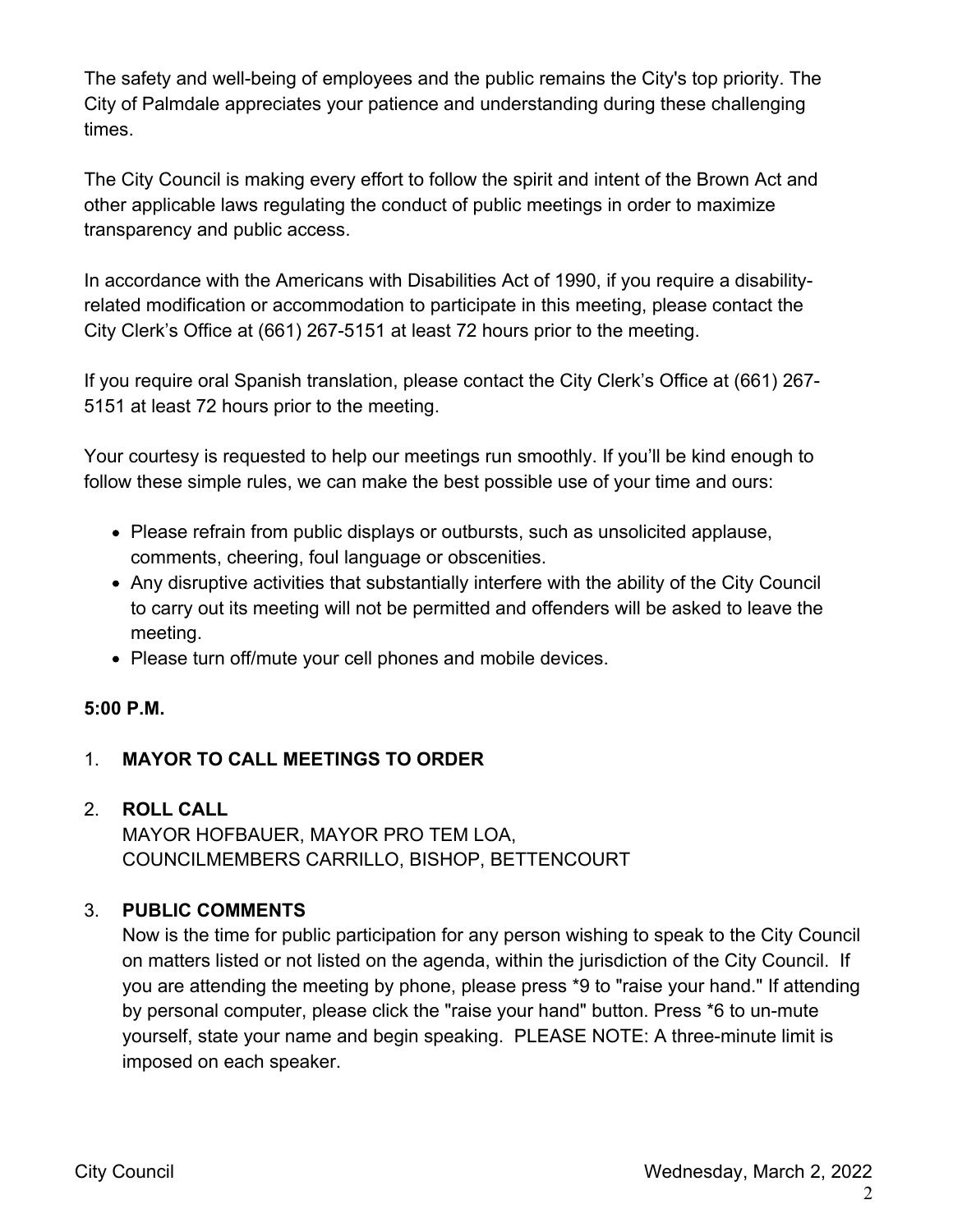#### 4. **PRESENTATION BY CITY ATTORNEY**

4.1 CONFERENCE WITH LEGAL COUNSEL—ANTICIPATED LITIGATION Significant exposure to litigation pursuant to paragraph (2) of subdivision (d) of Section 54956.9: One case.

Closed session is recommended because the City will assess the merits of this matter, and/or threat. Based on existing facts and circumstances, there is a significant exposure to litigation against the City of Palmdale. The existing facts and circumstances that might result in litigation against the City of Palmdale are that the law firm of Shenkman & Hughes has sent letters to the City of Palmdale regarding decennial redistricting process which could amount to a threat of litigation. The aforementioned facts and circumstances are stated as required by Government Code Section 54956.9 (e)(2). Based on the existing facts and circumstances, it is the opinion of the City Attorney that it would prejudice the position of the City of Palmdale to discuss this matter in public or to disclose further circumstances in this potential case. Further, such disclosure may harm any settlement attempts or other efforts to resolve the matter without litigation.

#### 4.2 CONFERENCE WITH LEGAL COUNSEL—ANTICIPATED LITIGATION

The existing facts and circumstances that constitute a significant exposure to litigation are detailed in the following claim received by the City, which is available for public inspection pursuant to Government Code Section 54957.5:

| Claimant:                | <b>JJ Murphy</b> |
|--------------------------|------------------|
| City Claim No.: 2022-007 |                  |
| Date Filed:              | 02/07/2022       |
| Date of Loss:            | 2020-2022        |

4.3 This closed session is being held pursuant to California Government Code Section 54957.

APPOINTMENT OF PUBLIC EMPLOYEE Position: Interim City Manager Employee: Ronda Perez, Acting City Manager

#### 5. **ANNOUNCEMENT BY CITY ATTORNEY**

#### 6. **ADJOURN CLOSED SESSION MEETING**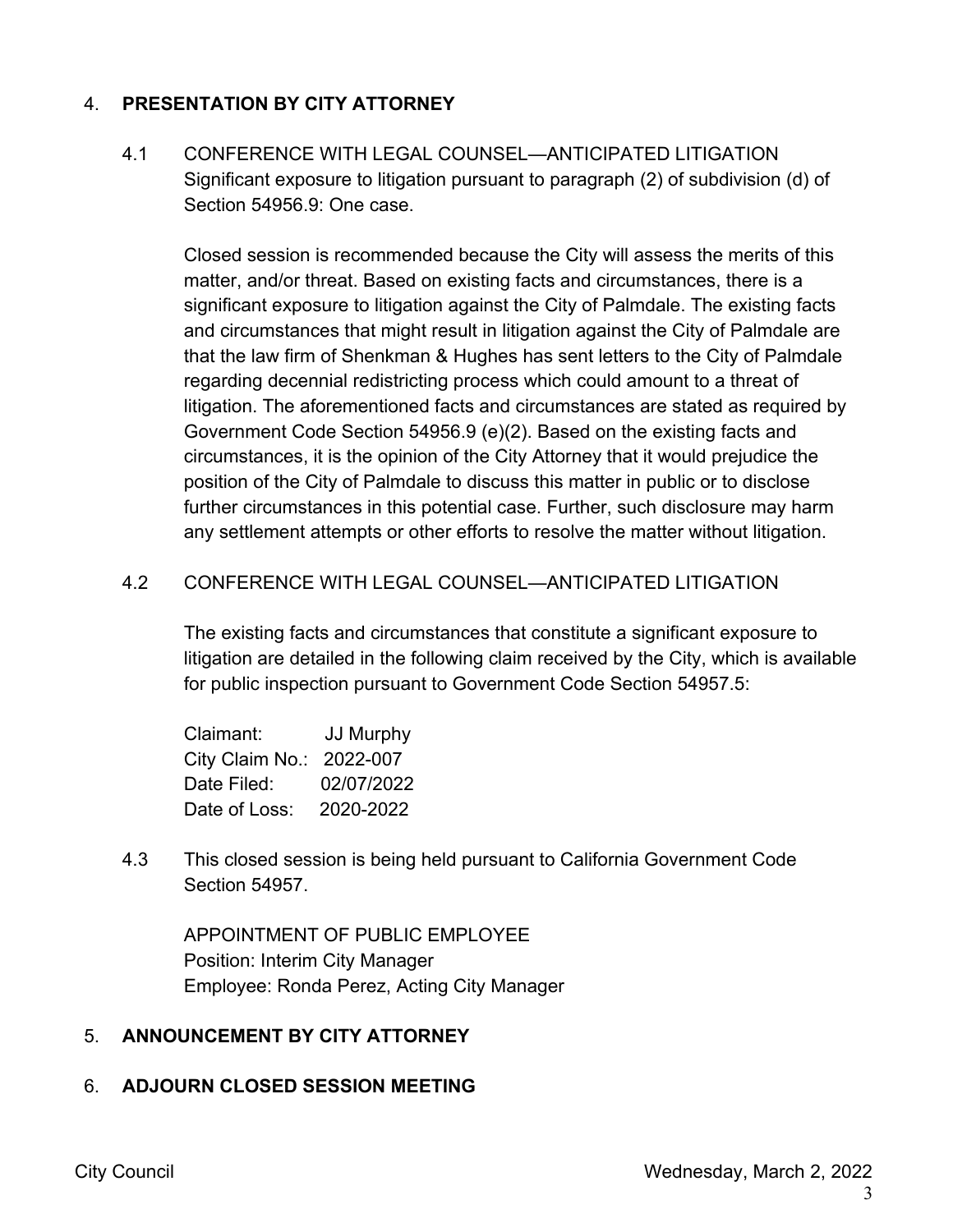## **7:00 P.M.**

## 7. **PLEDGE OF ALLEGIANCE AND MOMENT OF SILENCE IN HONOR OF OUR TROOPS**

#### 8. **PRESENTATIONS**

- 8.1 Presentation of a cute critter available for adoption at the Palmdale Animal Care Center.
- 8.2 Presentation of a Proclamation by Mayor and Council declaring March as American Red Cross Month in the City of Palmdale.
- 8.3 Presentation of a Proclamation by Mayor and Council declaring March as National Women's History Month in the City of Palmdale.
- 8.4 Presentation of a Commendation by Mayor and Council to Jack Woolbert, naming him City of Palmdale's Veteran of the Year.

#### 9. **WAIVER OF FULL READING OF RESOLUTION(S) and ORDINANCE(S)**

Staff Recommendation: Move to waive full reading of the Resolution (s) and/or Ordinance(s) to be considered and voted on at this meeting. (Voice Vote - Requires a majority to waive.)

#### 10. **PUBLIC COMMENTS**

Now is the time for public participation for any person wishing to speak to the City Council on matters listed or not listed on the agenda, within the jurisdiction of the City Council. If you are attending the meeting by phone, please press \*9 to "raise your hand." If attending by personal computer, please click the "raise your hand" button. Press \*6 to un-mute yourself, state your name and begin speaking. PLEASE NOTE: A three-minute limit is imposed on each speaker.

- 11. CONSENT CALENDAR All matters listed under the Consent Calendar will be enacted by one motion unless an item(s) is pulled by Council, in which case the item(s) will be removed from the Calendar and will be considered separately following this portion of the Agenda.
	- 11.1 Receive and file the Monthly Investment Activity Reports for January 2022. (Staff Reference: Finance Manager Kang) 01 Staff\_Report - Investment\_Report\_January\_2022.docx 02 January 2022 Monthly Investment Report.pdf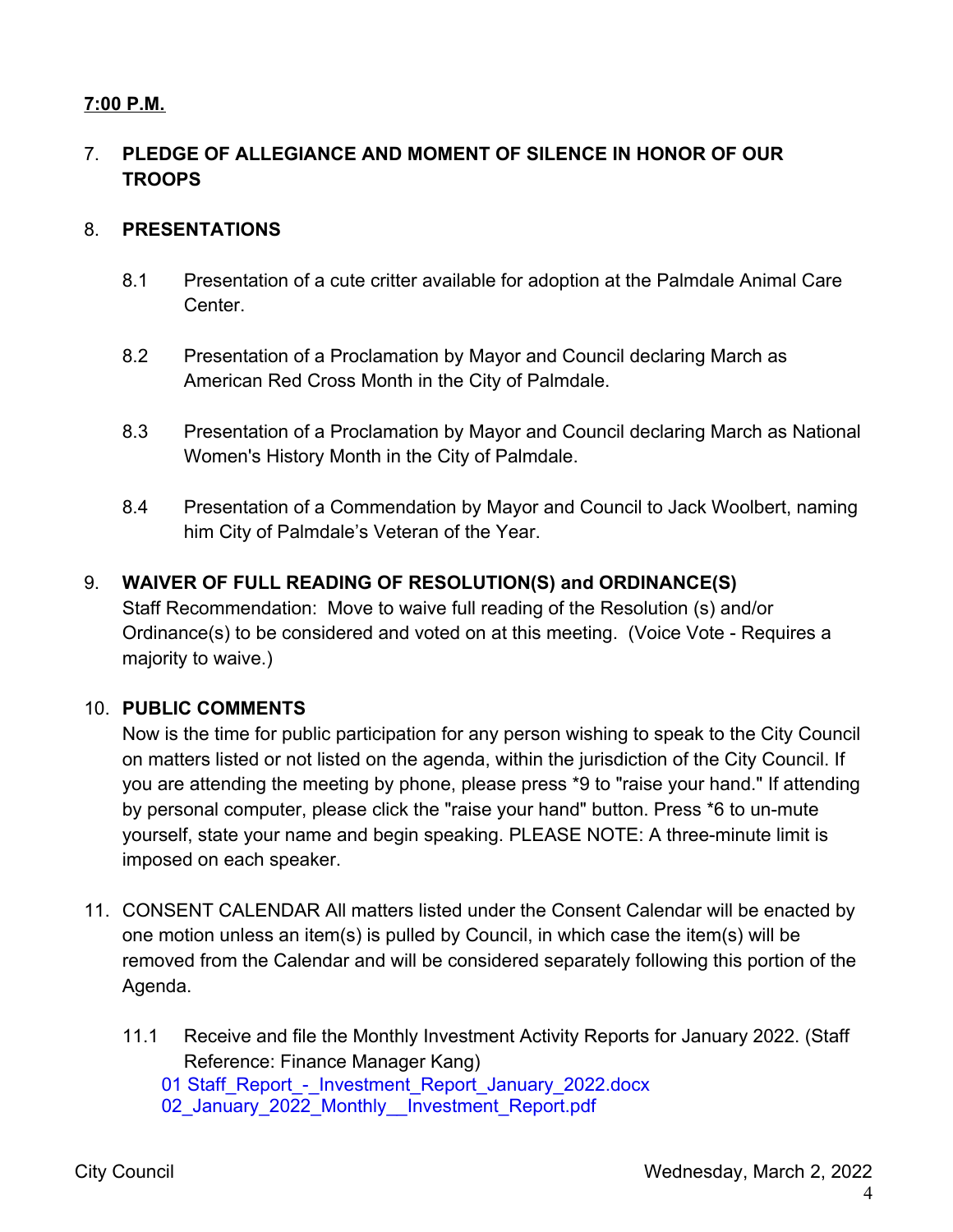- 11.2 Adopt Resolution No. CC 2022-025, a resolution of the City Council of the City of Palmdale authorizing California Choice Energy Authority (CalChoice) to enter into a long-term renewable energy agreement with Powerex Corporation on behalf of Energy for Palmdale's Independent Choice(EPIC). (Staff Reference: Finance Manager Kang - Presented by Energy Resource Manager Salt) 01. 20220302 Palmdale Staff Report Final EPIC CCA Powerex Resolution\_TS.docx 02. CCEA PCC1 Confirm (Bal 22-32) - Palmdale - PWX Executed Redacted.pdf 03. 20220302 Palmdale Resolution Final EPIC CCA Powerex TS.doc
- 11.3 Approve the First Amendment to Professional Services Agreement with Lance, Soll, & Lunghard, LLP for an additional amount of \$135,000, not to exceed amount of \$210,000 for a four (4) year term through March 30, 2026. (Staff Reference: Finance Manager Kang)

01. Staff\_Report - Agreement A-7459 Lance Soll Lunghard V2.docx A-7459 Amendment1 (Corrected)- Lance, Soll, & Lunghard, LLP Signed by Gail.pdf

11.4 Approve the application with the California Department of General Services (DGS) to acquire federal and State surplus property. (Staff Reference: Director of Parks and Recreation Smith - presented by Deputy Director of Parks and Recreation Dombrowski)

STAFF\_REPORT\_Adopt\_Resolution\_No.\_CC-2022-017 DGS Surplus Program.docx RESOLUTION 2022-017 DGS Application.doc DGS 2022 Renewal Application.pdf

11.5 Approve Legal Services Agreement Between the City of Palmdale and Burke, Williams & Sorensen, LLP in the Amount of \$250,000. (Staff Reference: City Attorney Beck)

3\_2\_2022\_Staff Report Burke, Williams, Sorensen, LLP Agreement.docx [Draft] Legal Services Agreement Between the City of Palmdale and Burke, Williams & Sorensen, LLP (A-7802).pdf

- 11.6 Adopt Resolution No. CC 2022-026, A Resolution of the City Council of the City of Palmdale Repealing and Restating the Conflict-of-Interest Code of the City of Palmdale (Staff Reference: City Attorney Beck) Staff Report - Conflict of Interest Code 2022 (Resolution No. CC 2022-066).docx Resolution No. CC 2022-026 A Resolution of the City Council of the City of Palmdale Repealing and of-Interest Code of the City of Palmdale.pdf Exhibit A - 18730 Provisions-of-Conflict-of-Interest-Codes.pdf Reso No. CC 2022-026 Appendices.docx
- 11.7 Award Construction Agreement with MUSCO Sports Lighting, LLC., for PN 844,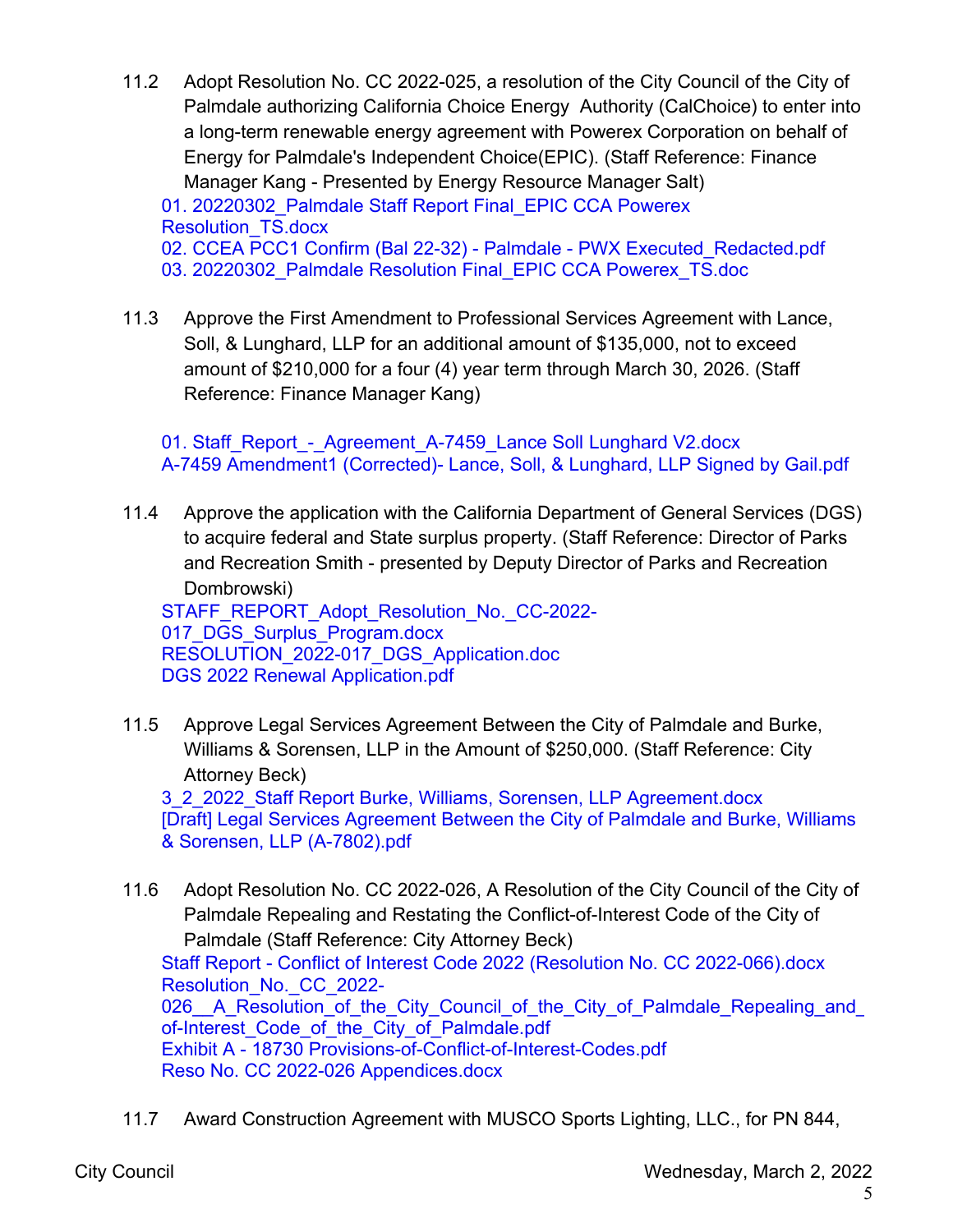Domenic Massari New LED Baseball Field Lighting, at Domenic Massari Park in an amount not to exceed \$723,183, for a term of 6 months from the date of Notice to Proceed. (Staff Reference: Director of Public Works Heffernan - Presented by Deputy Director of Public Works Glidden)

PN 844 - Award Construction Contract(ch).docx

11.8 Accept grant funding from AVAQMD in the amount of \$203,500.00; authorize appropriation of grant funds and \$135,750.28 from Fleet Maintenance unappropriated fund balance; approve Purchase Order No. 20220393 with Terry Equipment, Inc. for new street sweeper with upgraded clean diesel engine technology in an amount not to exceed \$339,250.28. (Staff Reference: Director of Public Works Heffernan)

SR Street Sweeper (FINAL).docx

- 1. Agreement No. A-7794 AVAQMD AV0122#7 03.02.22.doc
- 2. Agreement No. A-7794 AVAQMD AV0122#7 Exhibit A SOW 03.02.22.doc
- 3. Sourcewell Contract No. 093021-GEP.pdf
- 4. Terry Equipment, Inc. Quote GEP M4 Diesel Street Sweeper.pdf
- 5. Purchase Order No. 20220393 Terry Equipment, Inc..pdf
- 11.9 Award Construction Agreement with Sully-Miller Contracting Co. for PN 698, Avenue R Complete Streets and Safe Routes Project, in the amount of \$10,960,000 for a term of 400 working days from the date of Notice to Proceed. (Staff Reference: Director of Public Works Heffernan - Presented by Deputy Director of Public Works Glidden)

PN698 - Award Construction (Ig budget update).docx

11.10 Approve the minutes from the previous meetings. (Staff Reference: City Clerk/Agency Secretary Smith)

CC/SA/PCA - February 2, 2022 CC - February 7, 2022 CC-SA Minutes 02 02 2022 5pm & 7pm.pdf CC Minutes 02 07 2022 12 pm.pdf

#### 12. **PUBLIC HEARING**

12.1 Public Hearing and Review of Proposed Resolution No. CC 2022-022 and Ordinance No. 1581 for adoption. (Staff Reference: Director of Economic and Community Development Garibay)

RESOLUTION NO. CC 2022-022, A RESOLUTION OF THE CITY COUNCIL OF THE CITY OF PALMDALE APPROVING GENERAL PLAN AMENDMENT TO MODIFY THE GENERAL PLAN LAND USE DESIGNATION FROM LDR (LOW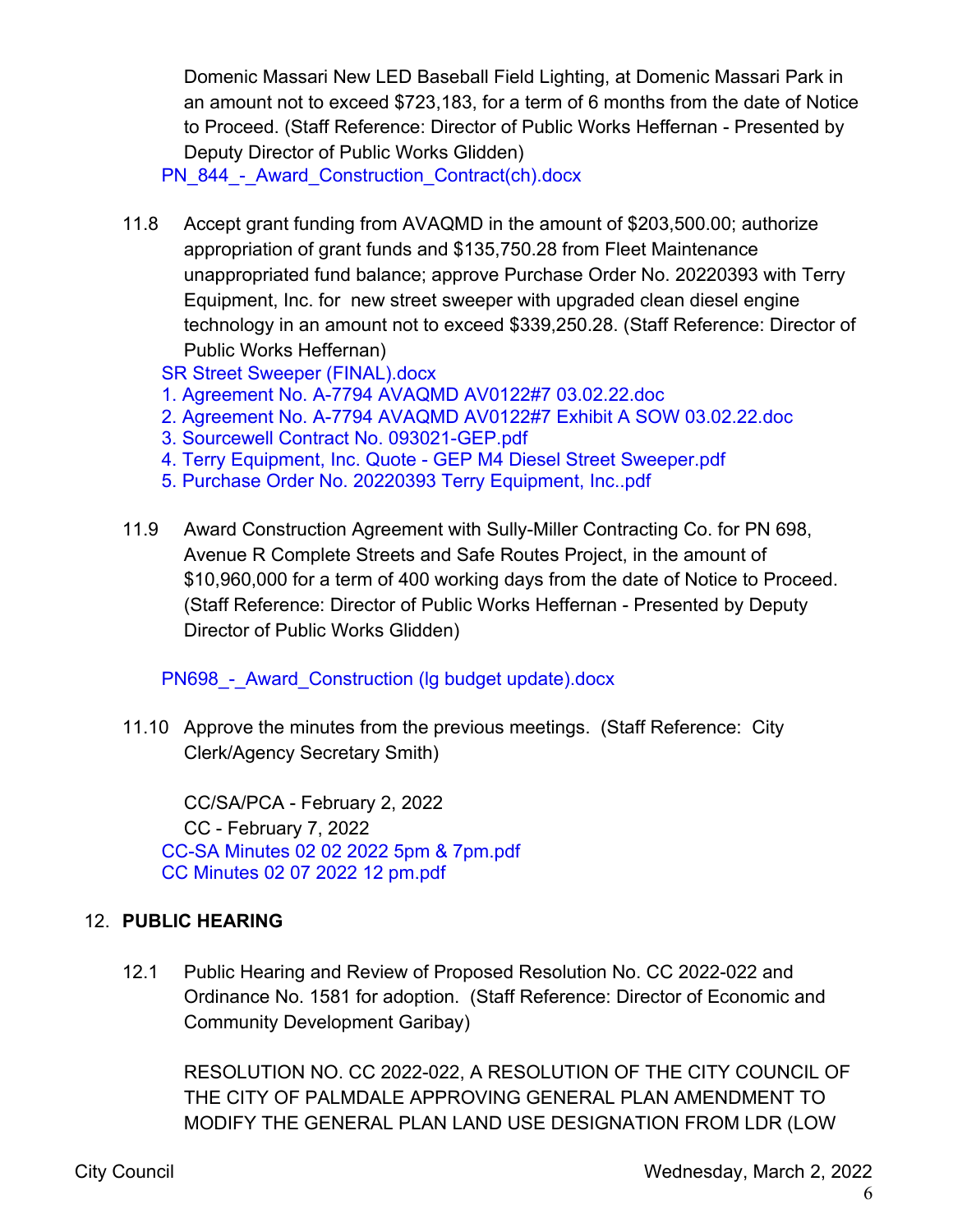DENSITY RESIDENTIAL, MAXIMUM OF ONE DWELLING UNIT PER ACRE) TO PF (PUBLIC FACILITIES) FOR THREE CONTIGUOUS PARCELS TOTALING APPROXIMATELY 160 ACRES LOCATED APPROXIMATELY 2,500 FEET WEST OF TIERRA SUBIDA AVENUE AND 2,600 FEET SOUTH OF ELIZABETH LAKE ROAD (GPA 21-001)

ORDINANCE NO. 1581, AN ORDINANCE OF THE CITY COUNCIL OF THE CITY OF PALMDALE APPROVING A ZONE CHANGE FROM R-1-1 (SINGLE-FAMILY RESIDENTIAL, MINIMUM LOT SIZE OF ONE ACRE) TO PF (PUBLIC FACILITIES) FOR THREE CONTIGUOUS PARCELS TOTALING APPROXIMATELY 160 ACRES LOCATED APPROXIMATELY 2,500 FEET WEST OF TIERRA SUBIDA AVENUE AND 2,600 FEET SOUTH OF ELIZABETH LAKE ROAD (ZC 21-001)

CC Staff.docx CC Resolution 2022-022.doc Exhibit III to CC Resolution 2022-022.pdf CC Ordinance 1581.doc

12.2 Public Hearing and Review of Proposed Ordinance No. U-1582 for adoption. (Staff Reference: Director of Economic and Community Development Garibay)

ORDINANCE NO. U-1582, AN URGENCY ORDINANCE OF THE CITY COUNCIL OF THE CITY OF PALMDALE, AMENDING SECTION 16.40.120 OF THE MUNICIPAL CODE TO INCREASE THE INITIAL TERM OF TENTATIVE MAPS BY ONE YEAR, AND TO INCREASE THE TERM OF CERTAIN PHASED TENTATIVE MAPS BY ONE ADDITIONAL YEAR

TTM Extension SR.docx TTM\_Urgency\_Ordinance\_1582-Final.docx

12.3 Public Hearing and Review of Proposed Ordinance No. 1579 for adoption. (Staff Reference: City Attorney Beck)

AN ORDINANCE OF THE CITY COUNCIL OF THE CITY OF PALMDALE ADOPTING A MAP DESCRIBING VOTING DISTRICT BOUNDARIES AND AMENDING CHAPTER 4.10 OF TITLE 4 OF THE PALMDALE MUNICIPAL **CODE** 

Staff Recommendation: Adopt Ordinance No. 1579 3.2.2022.Ordinance 1579 Staff Report.docx [Proposed] Ordinance No. 1579 Combined.pdf

12.4 Public Hearing and Review of Proposed Ordinance No. 1577 for adoption. (Staff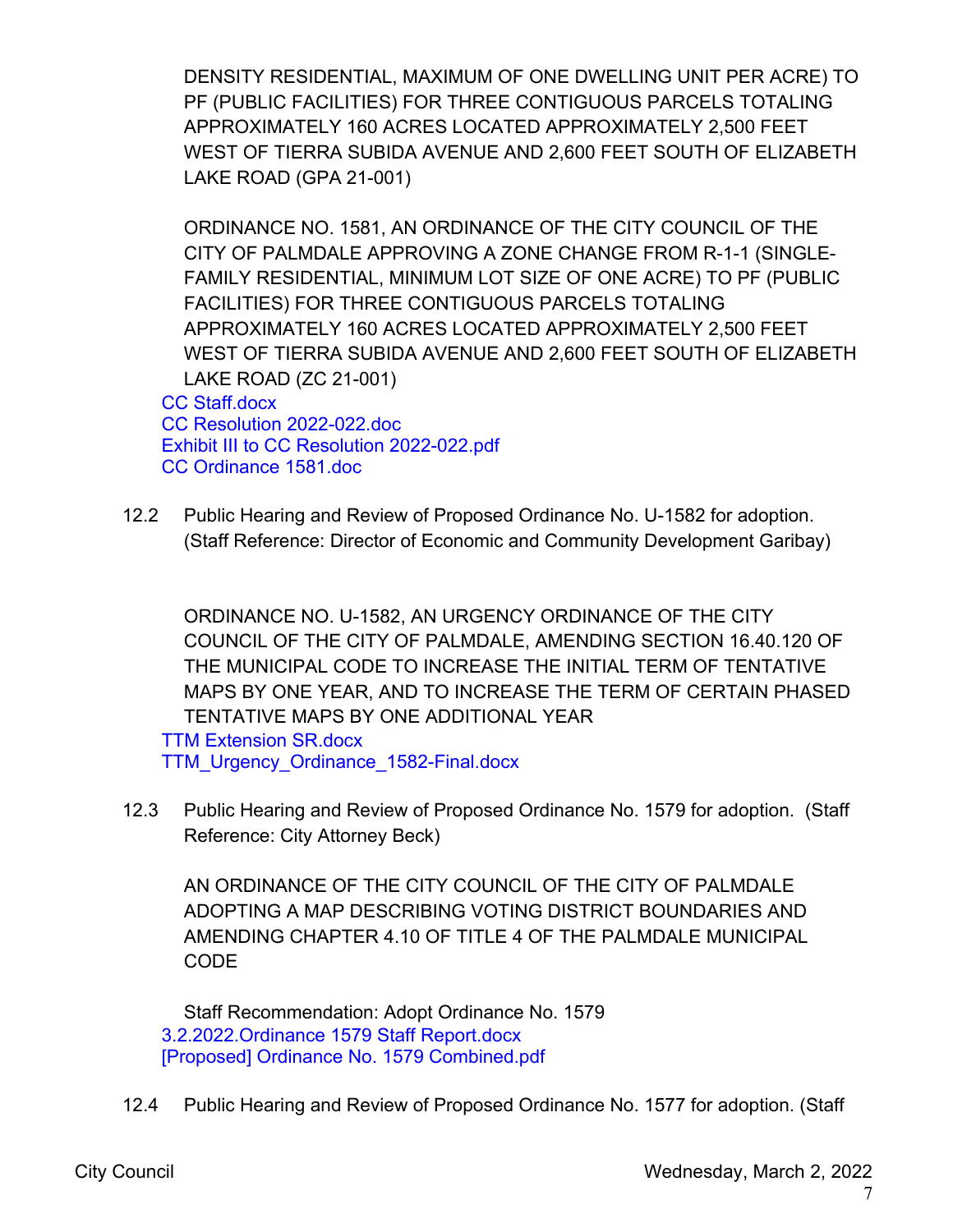Reference: City Attorney Beck)

ORDINANCE NO. 1577, AN ORDINANCE OF THE CITY COUNCIL OF THE CITY OF PALMDALE TO PREVENT THE USE OF MANDATORY COVID-19 VACCINATIONS AND THE USE OF VACCINE PASSPORTS StaffReport\_Vaccine Mandates 3.2.22.docx Vaccine.Mandates.3.2.22.Ord.CAO.docx

### 13. **APPOINTMENTS**

13.1 Approve nomination for appointment of the Public Member to the board of directors for Visit Palmdale. (Staff Reference: Director of Economic and Community Development Garibay - Presented by Economic Development Coordinator Gonzalez)

City\_Staff\_Report-Visit Palmdale BOD\_at-large\_FINAL.pdf

- 13.2 Approve District 4 Alternate Member nomination for appointment to the Measure AV Oversight Committee. (Staff Reference: City Clerk Smith) 3 2 22 MAV Alt Member Appointment.docx Ordinance No. 1561.pdf MAV Bylaws.docx
- 13.3 Approve nominations for appointment of three Committee Members and one Alternate Committee Member to the Human Rights Advisory Committee. (Staff Reference: City Clerk Smith)

3\_2\_2022\_Human\_Rights\_Advisory\_Committee\_Appointment\_SR.docx 1550.pdf 1561.pdf HRAC Bylaws.docx

#### 14. **NEW BUSINESS**

14.1 Discuss potential move to five Council districts and rotating mayor. (Staff Reference: City Attorney Beck) StaffReport\_Modifying Districts.3.2.22.docx

## 15. **INFORMATIONAL REPORT FROM MAYOR AND / OR COUNCILMEMBERS ON THEIR VARIOUS COMMITTEE MEMBERSHIPS AND MEETINGS ATTENDED AT PUBLIC EXPENSE**

- 15.1 COMMITTEE MEMBERSHIPS.
	- ANTELOPE VALLEY AIR QUALITY MANAGEMENT DISTRICT
	- ANTELOPE VALLEY TRANSIT AUTHORITY